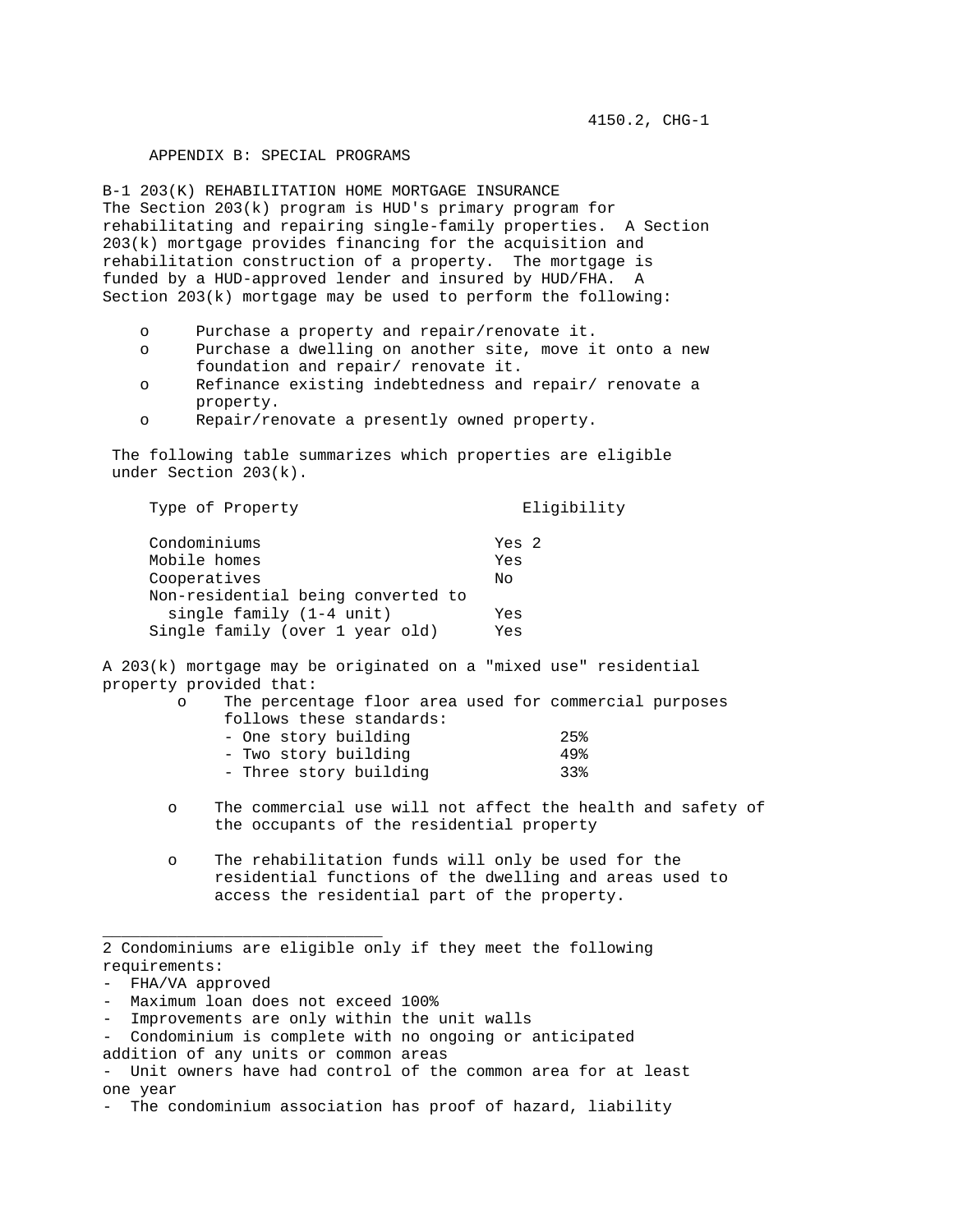and flood insurance coverage - Unit is owned fee simple - There are no restrictive covenants or provisions restricting conveyance of the unit - A minimum of 90% of the units in the project have been sold - 51 % or greater of the units in the project are owner occupied - No single entity owns more than 10% of the units in a project with more than 30 units. - No single entity owns more than 20% of the units in a project with less than 30 units. B-1 6/99 4150.2, CHG-1 A. ELIGIBLE IMPROVEMENTS<br>(B-1) A minimum of \$5, A minimum of \$5,000 must be used in part for renovation and/or repair of an existing property. Minor or cosmetic repairs or new fixtures alone, such as stoves and refrigerators, are not acceptable. The repair or renovation may include: o making structural alterations such as repair or replacement of structural damage, additions to structure and finished attics and/or basements eliminating health and safety hazards that would violate HUD's Minimum Property Standards o installing wells and/or septic systems and reconditioning plumbing o making changes for improved functions and modernization o making changes for aesthetic appeal and eliminating obsolescence o repairing or adding roofing, gutters and downspouts o making energy conservation improvements landscaping, grading, repairing patios and terraces that improve the property equal to the dollar amount spent on the improvements o creating accessibility for the handicapped B. INELIGIBLE IMPROVEMENTS Any luxury item and/or improvement that does not become a permanent part of the subject property is not eligible, including: o additions or alterations to support commercial use or to equip or refurbish space for commercial use o recreational or luxury improvements, such as swimming pools, hot tubs, whirlpool baths and saunas o barbecue pits, bath houses, tennis courts, satellite dishes or tree surgery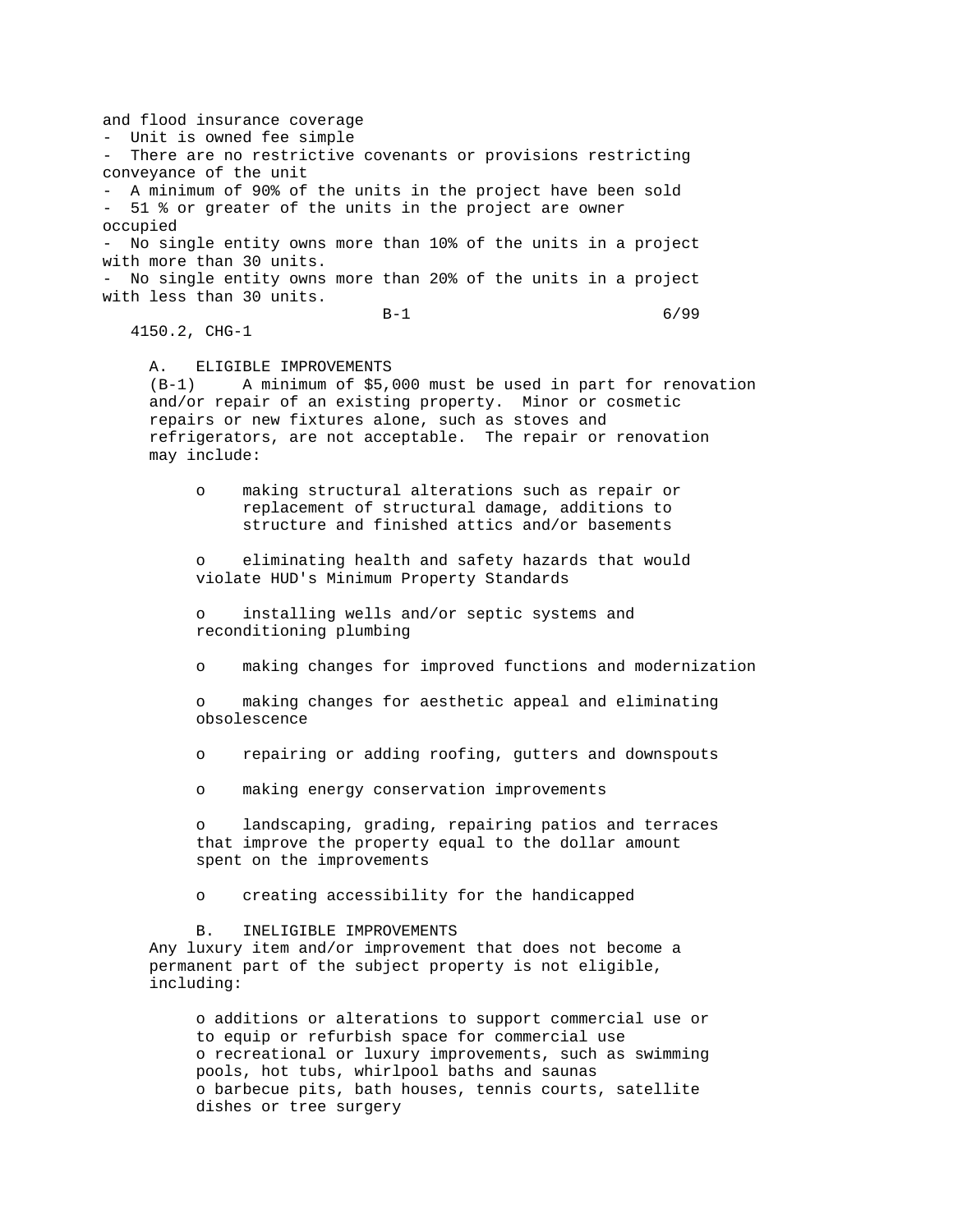C. BORROWER, PLAN REVIEWER AND APPRAISER The borrower must have the following items prepared before an application, review or appraisal can occur:

 o an existing plan of the structure o a proposed plan detailing where structural or planning changes are contemplated o inspection reports from a qualified engineer or inspection service denoting the presence of rodents, dry rot or termites and evaluating the adequacy of the existing structural, heating, plumbing, electrical and roofing systems o specifications of repairs o for site improvements, a plot plan denoting the location of the structure, walkways, drives and other relevant details o description of materials (HUD Form 92005 or similar form)  $6/99$  B-2

4150.2

 203k Consultant: The borrower selects a HUD approved 203(k) Consultant to do the following:

o visit the site

 o prepare work write-up that specifies a description and cost of each work item

> o review the architectural exhibits for compliance with HUD's Minimum Property Standards

 o inspect any of the property's health and safety items noted on the drawings

 In comparing the cost estimates with others projects, the consultant can use R.S. Means & Company Repair and Remodeling Cost Data Book or The Home-Tech Remodeling and Renovation Cost Estimator. When the consultant has reviewed the property and respective plans, an appraisal can be requested. The lender will hire the same or another  $203(k)$  Consultant to inspect the rehabilitation during construction and sign off on all draw requests.

 Appraiser. The appraiser is required to perform an "as repaired" appraisal and to report it on the URAR. When performing an "as-repaired" appraisal, appraise the subject property at its expected market value when the proposed rehabilitation and/or improvements are complete.

 Also, a lender may request an "as-is" appraisal to be recorded on a separate URAR. Under an "as-is" appraisal, the subject property is appraised in its present condition to establish the value before rehabilitation. Repair requirements or VC conditions are not included in the "as is" valuation.

The appraiser must visit the property, review the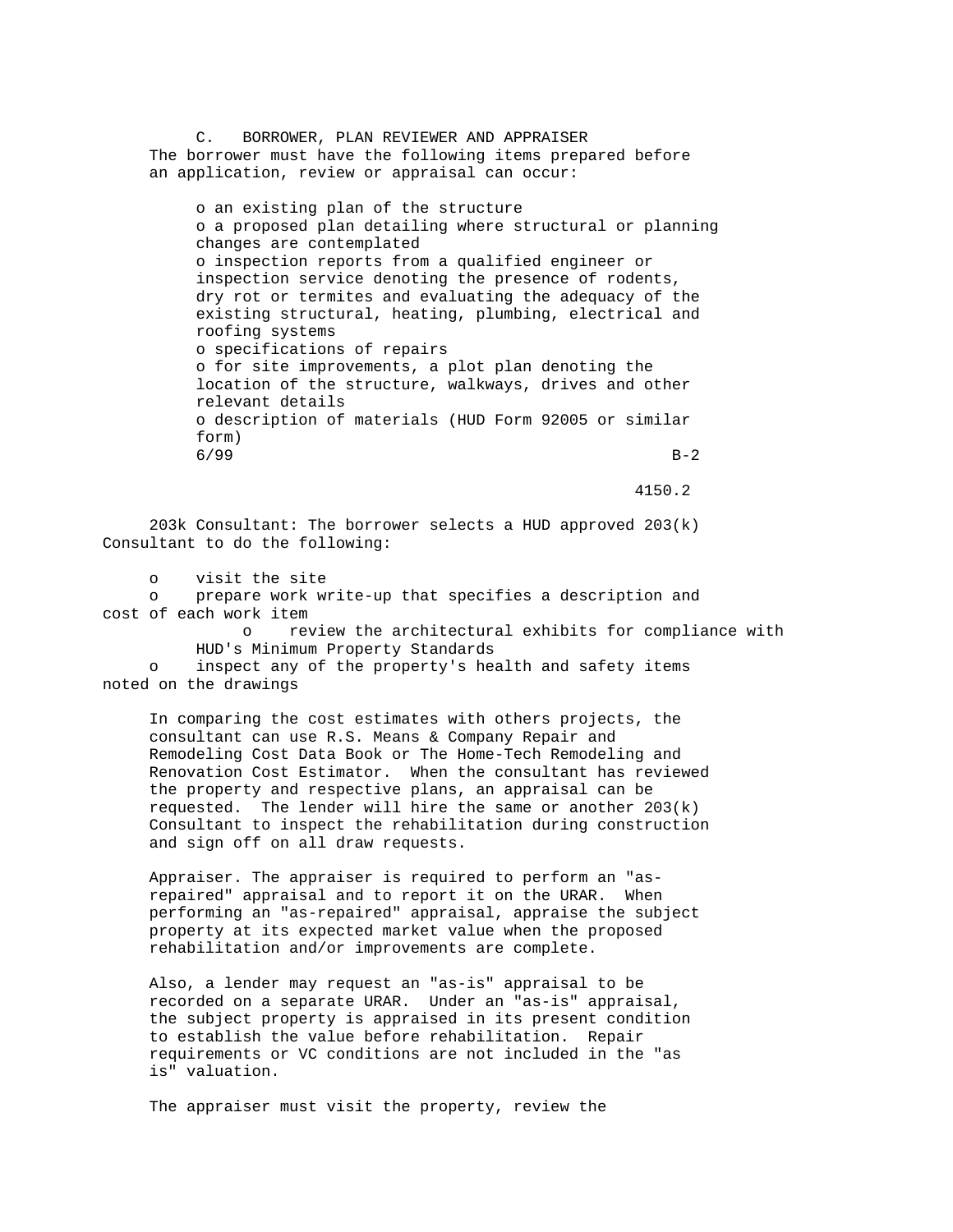architectural exhibits showing the proposed work and review the proposal for standard valuation conditions that may have been overlooked. If conditions exist that impact the safety and health of the occupants, discuss these items with the plan reviewer to correct them in the architectural exhibits.

 B-2 SECTION 255: HOME EQUITY CONVERSION MORTGAGES (REVERSE MORTGAGES)

 A Reverse Mortgage allows a borrower aged 62 and older to borrow against the equity in a property that has limited outstanding debt. A subject property under this program must be a one- to four-unit dwelling in which the mortgagor occupies one of the units. The appraiser must perform the appraisal with the same standards and forms expected in an FHA single-family appraisal. It may be a unit in an approved condominium or Planned Unit Development (PUD). Manufactured homes are eligible if the home complies with outstanding FHA guidance. The same deficiencies and repair items must be noted on the URAR forms. In certain instances, the borrower is not required to treat any defective paint surfaces after closing for properties built before 1978.

 $B-3$ 

4150.2

#### $B-3$  SECTION 223(E)

Section 223(e) is a mortgage insurance program for properties located in older, declining urban areas. The program allows for the acquisition, repair and/or renovation or construction of a residential property. Under this program, FHA waives the requirement that the subject property have a remaining economic life of at least five years if the property is in a reasonably viable location where there is a need for affordable housing.

Appraisal: The property must comply with HUD's Minimum Property Requirements of , and the appraisal must denote any deficiencies on the VC form. When conducting an appraisal on a subject property eligible for this program, the appraiser must determine the remaining economic life by examining the pattern of recent changes in the adjacent sites' land use strategies that would be incompatible with single-family use. If the remaining economic life is less than five years, prepare a plan of the subject property denoting the land use patterns surrounding it.

The physical life of the property must be sufficient to permit a long-term mortgage. Under this program, the physical life of a property can be substituted for the economic life because of the special risk provisions that compensates for the economic factors that adversely affect the property.

## B-4 TITLE I PROPERTY IMPROVEMENT AND MANUFACTURED HOME LOAN PROGRAM

Title I is two-loan programs, one for property improvements and one for the purchase of manufactured homes and/or lots on which the manufactured homes are to be placed. No appraisal is needed for a property improvement loan; however, an appraisal of any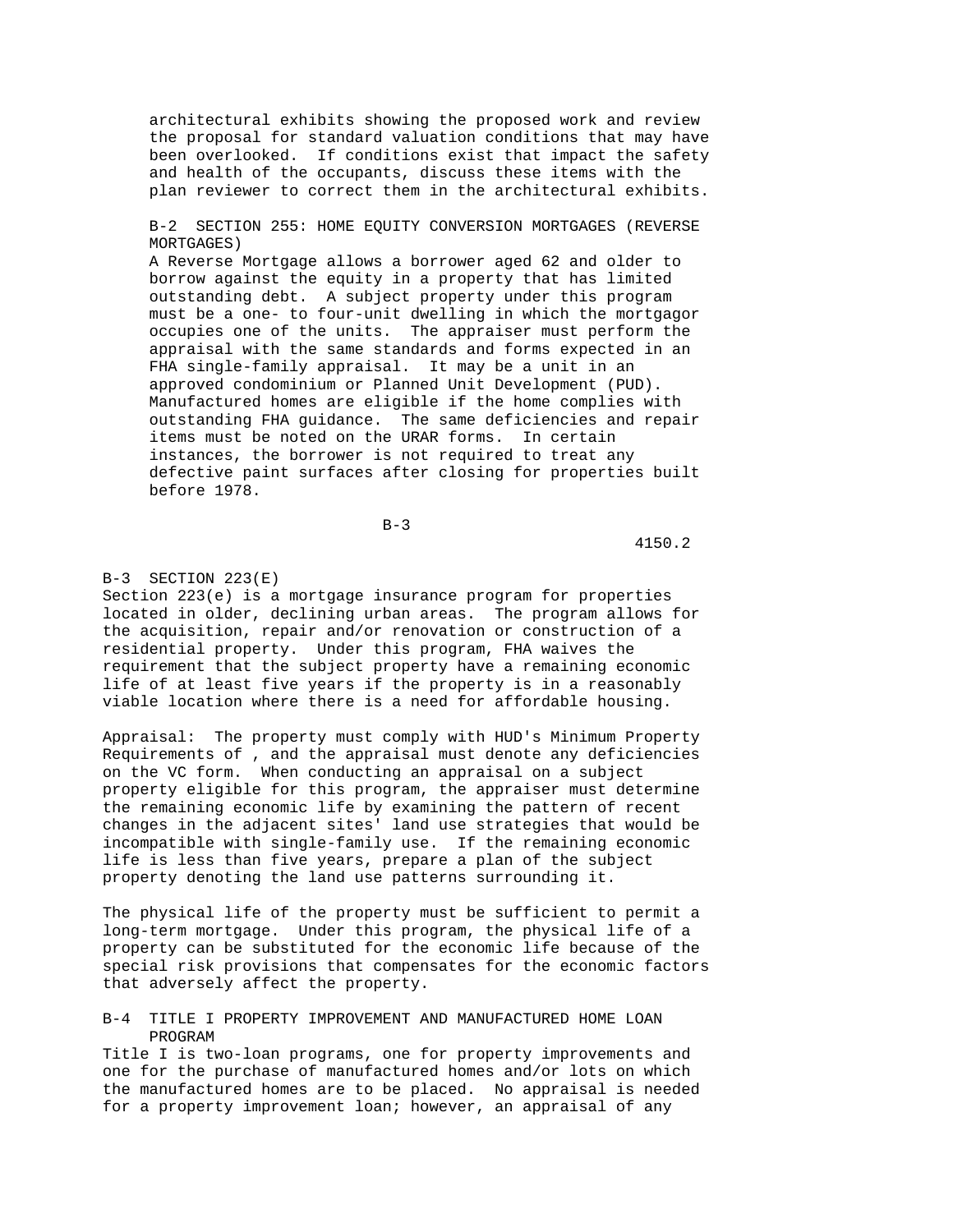real property involved in a manufactured home is required or for any existing home. This would be:

- o a manufactured home lot loan
- o the lot portion of a combination loan for the purchase of a lot and manufactured home
- o a used manufactured home

If a loan defaults, the lender repossessing the manufactured home under the Uniform Commercial Code or through judicial processes must request an N.A.D.A. appraisal. Appraisals of repossessed manufactured homes should be made before removal by the lender.

#### B-5 SOLAR ENERGY

To encourage the use of solar energy in homes, HUD will insure a mortgage up to 20 percent above the maximum allowable insurable amount in a geographical area if such increase is necessary to account for the increased cost of the residence due to the installation of a solar energy system which may not exceed 20 percent of the value of the property.

An eligible solar energy system is defined as any addition, alteration, or improvement to an existing or new structure which is designed to utilize wind or solar energy to reduce energy requirements obtained from other sources. Active, passive and photovoltaic solar energy systems are permitted in this program, provided they are accompanied by operational 100 percent back-up conventional systems.

 $B-4$ 

4150.2

The solar energy system's contribution to value will be limited by its replacement cost or by its effect on the market price of the dwelling. In the event that market data is not available to indicate the additional amount which would be paid for a property containing a solar energy system, the amount of increase would be the lesser of the actual cost of the solar system installed in the subject house or 20 percent of the market value of the property. The difference in added value contributed by the solar system in comparison to the conventional system must represent a reasonable proportion of the total value of the property and may never exceed 20 percent of the market value of the property without a solar energy system.

### A. Appraisal Procedure

 The appraiser shall reflect in value the local market acceptance of solar heating equipment. Solar collectors must be located where they will be free from natural or man made obstructions to the sun.

# 1. Solar Hot Water Systems

 Acceptability. When such systems are proposed to be installed, they must comply with the provisions of Use of Materials Bulletin Number 100, Subject: HUD Building Product Standards and Certification Program for Solar Water Heating Systems, issued August 15,1993. [Use of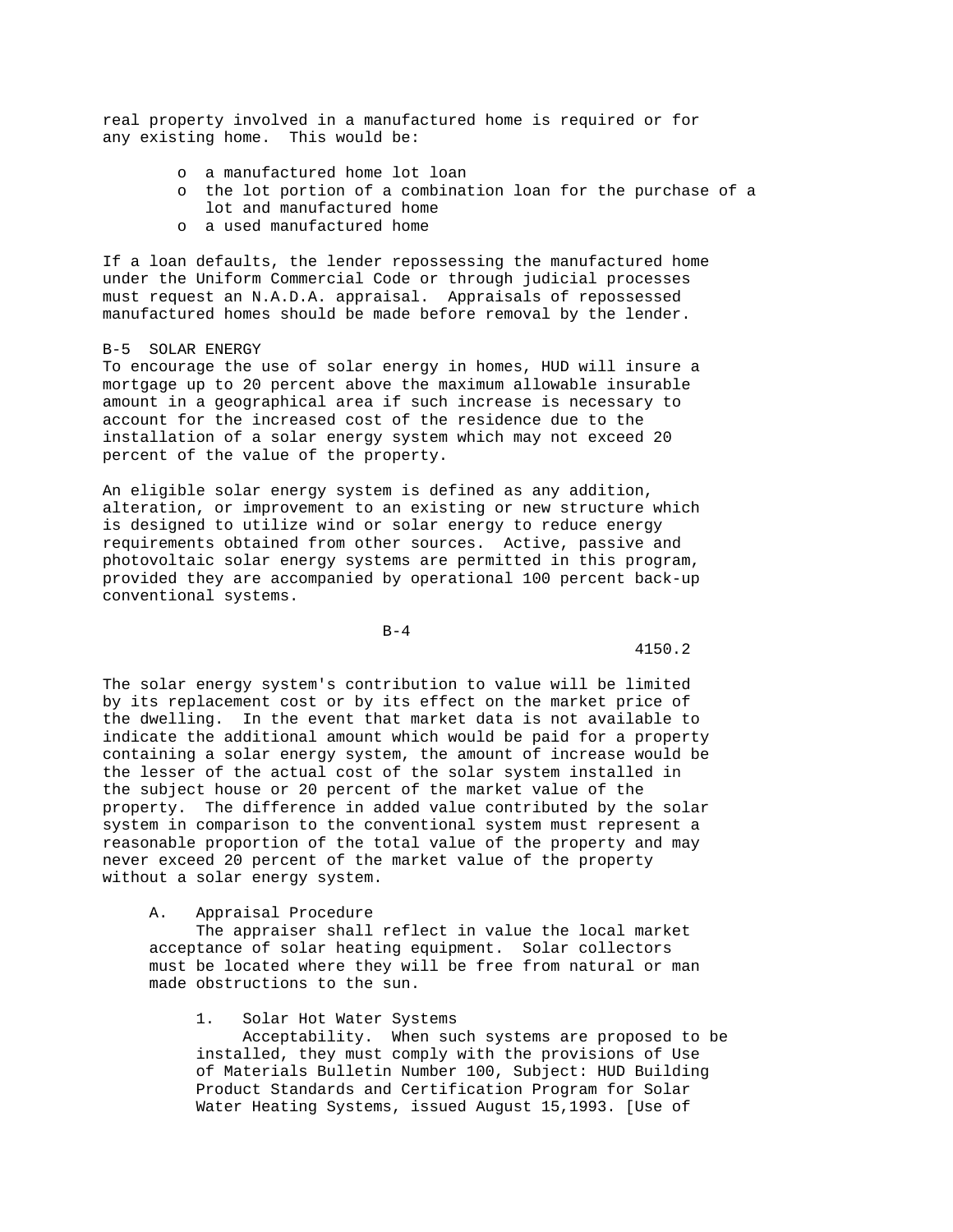Materials Bulletin are available for public inspection during regular business hours in the Office of Consumer and Regulatory Affairs, Department of Housing and Urban Development, Room 9156,451 7'h Street S.W., Washington, DC 20410. They will soon be available on the HUD Web Page.] When such a system is already installed in an existing home, the appraiser may request an inspection by a qualified solar system inspector/contractor for recommendations as to acceptability in operations, maintenance and life expectancy.

2. Photovoltaic Systems [In Preparation]

## 3. Limits to Value

 The solar heating or hot water system's contribution to value will be limited by its replacement cost and by its effect on the market price of the dwelling. In estimating market value by comparing a subject property that has a solar heating system to a recently sold comparable property with a fossil fuel system only, increased the sale price of the comparable by the amount typically paid in the market for the solar heating system.

## 4. Temporary Procedure

 Lack of Market Data. In the event that market data is not available to indicate the additional amount which would be paid for a property which does include solar heating or hot water system, then the amount of the increase shall be the difference in cost between all heating equipment, including solar installed in the subject house, less the cost of all heating equipment installed in the comparable property without a solar installation.

 $B-5$ 

# 4150.2

 However, in making this adjustment based on differences in cost, the appraiser shall consider the ratio between the value added by a solar heating system and the value of the property with a conventional heating system only, to ensure that the contribution of a solar heating system to the total value represents a reasonable proportion of the total value of the property.

 5. Responsibility for Temporary Limit The HOC will consider the costs of acceptable solar energy systems for homes of several sizes, and will consider the market prices of typical homes of these several sizes (without solar energy systems) in order to set a limit on the amount which a solar energy system can add to the estimated value of the subject property. This limit shall be expressed as a percentage of the market value of the subject property (before consideration of the solar energy system) and